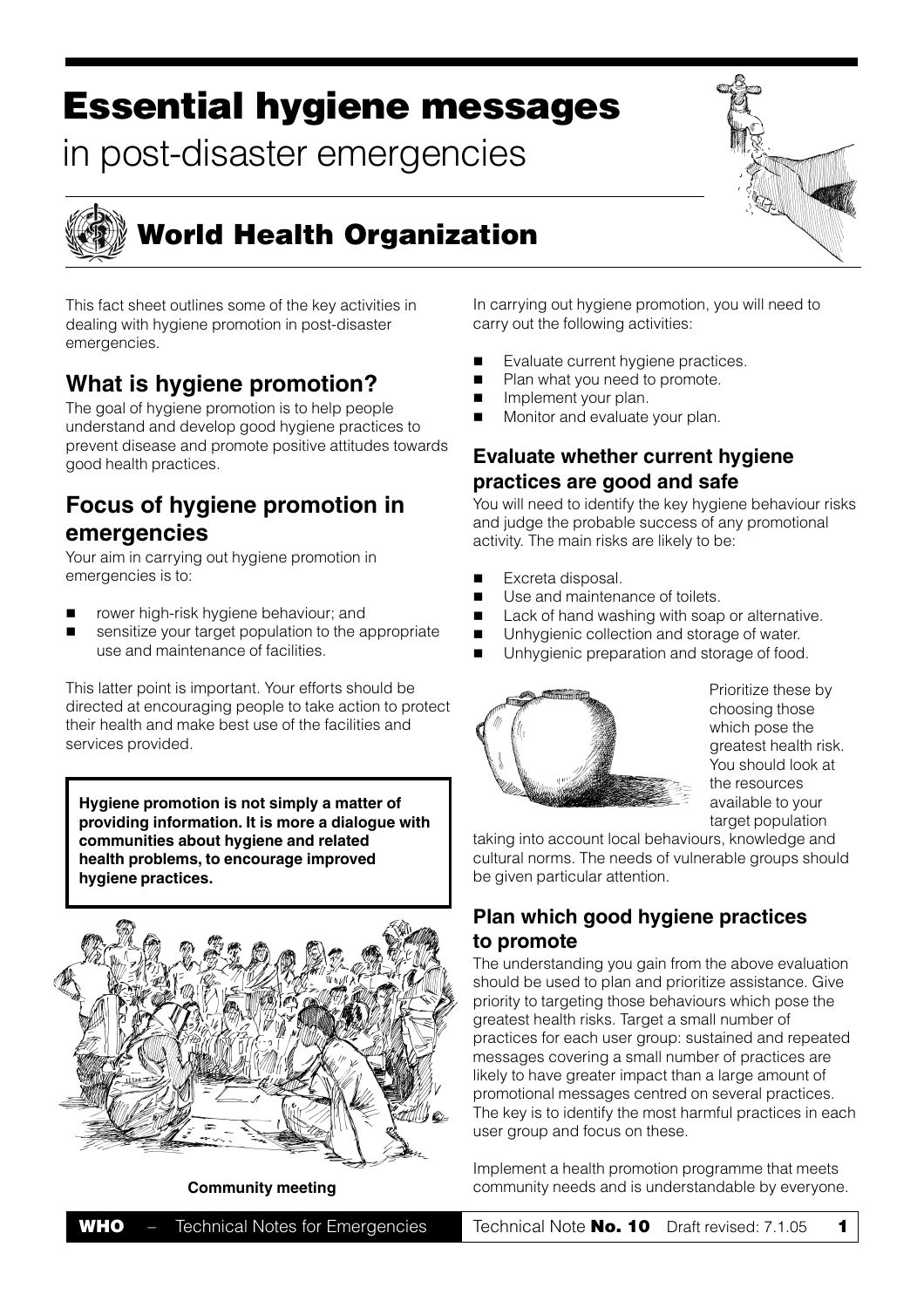### **Implement your plan**

**Target specific audiences.** It is important that you know who your audience are and that you direct messages at groups responsible for carrying out the activity being referred to.

**Messages about diarrhoea in children should be directed at those involved in childcare.**



It is desirable that all gender groups (women, men, children and those with disabilities), should receive equal attention. There are reasons why this does not always happen. Women, for example, will shoulder domestic responsibilities in most households. As a consequence, most promotion activities are directed at women, on the premise that if they understand, accept and act upon the messages, the benefits will be immediate. Men, on the other hand, might understand and accept the messages but not act upon them if they are not involved in domestic duties.

**Identify motives for behavioural change.** People may change their behaviour for reasons not necessarily related to potential health benefits, but for totally unrelated reasons.

It is important to identify and understand cultural norms and use this knowledge as a basis for articulating motives for change.

#### **Certain behaviours may be seen to confer status within the community and be adopted for this reason.**

For example: Fatima built a utensils drying rack for after noticing her neighbour Zainabu, who is a teacher, had one.

A woman may adopt the correct disposal of childrens' faeces upon seeing a health worker doing so.

**Hygiene messages need to be positive.** Hygiene messages should be presented in a positive light making use of humour wherever possible. Nobody likes being lectured to: people will be much more receptive to positive messages.

**Identify appropriate communication channels.** You need to know how your different target audiences prefer to receive information and any cultural aspects to this. Do they listen to the radio, pick up information through informal discussions, use health facilities, rely on religious functions, theatre and dance and so on?

It is usually more effective to use the channel that your audience identifies with and regards as trustworthy.

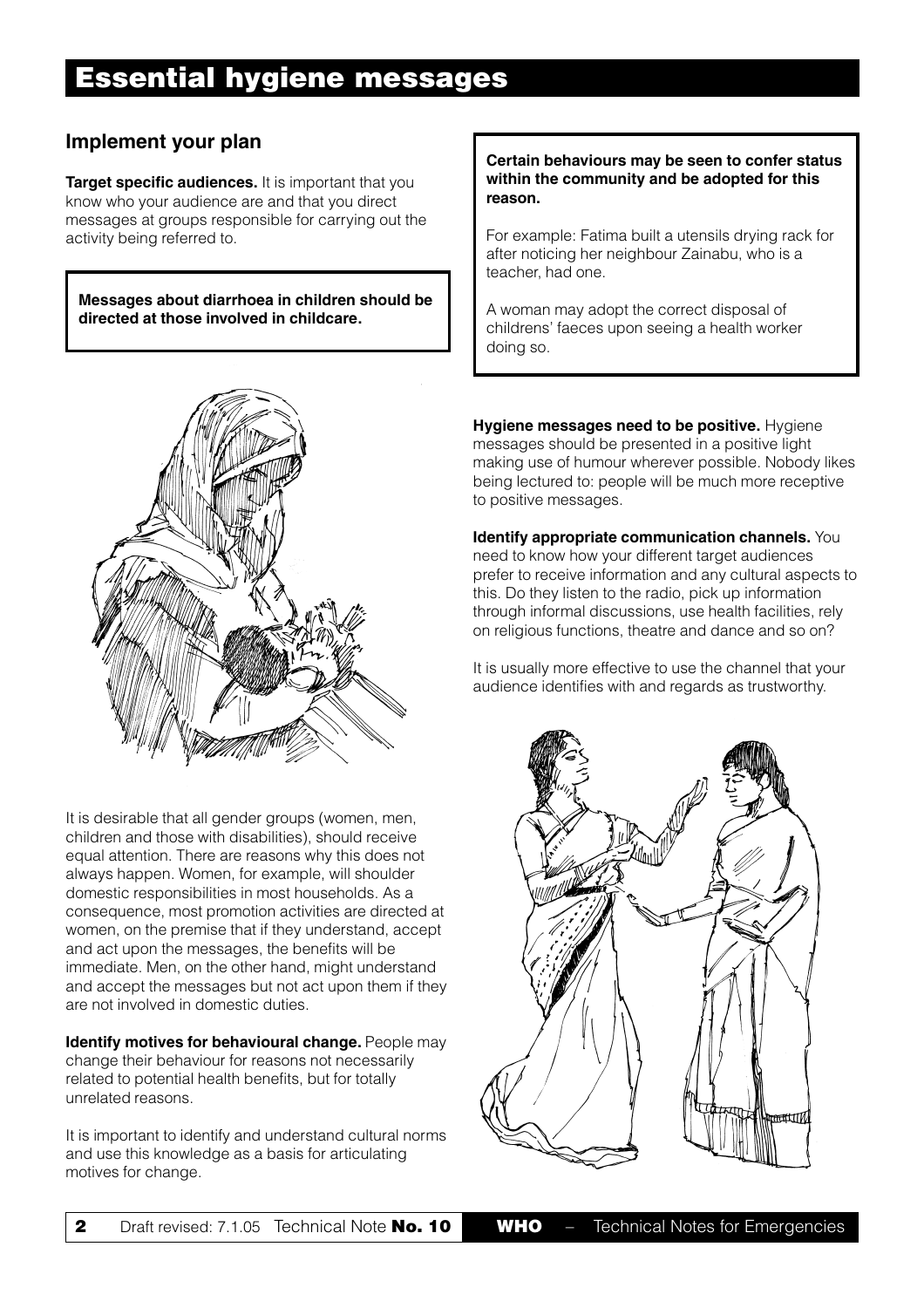# **Essential hygiene messages**



**Mix your communication channels.** A message received through a variety of channels is more likely to be remembered. However, there are costs to take into account. Broadcast media is less expensive per capita than is say, face-to-face communication, but information provided one-to-one has greater impact than an impersonal message received through the media. You need, therefore, to balance the costs of using a channel against its effectiveness.

**Materials.** These should be designed in a way that messages will reach illiterate members of your population. Participatory methods and materials that are culturally appropriate offer opportunities for groups to plan and monitor their own hygiene improvements.

**Facilitators.** Facilitators are the people you will use to implement your plan, working with the community, faceto-face. It is important to select the right people as facilitators as they are the single most important factor for the success of a hygiene promotion campaign. Generally speaking, facilitators should be selected from among the target population. They should be able to communicate in the local language and, where possible, be people who are respected within the community.

A reasonable standard of education and an enthusiasm for community work are desirable. They should be aware of the constraints that may cause people not to adopt good practices.



Staff may be recruited from among elders with a lot of life experience, teachers, community leaders, health workers, religious leaders, traditional birth attendants and so on. Although there are no hard and fast rules, a ratio of one facilitator to every five hundred people or one hundred families is recommended.



### **Monitor and evaluate the programme to see whether it is meeting targets**

You will need to review your hygiene promotion programme regularly.

Ideally, members of the community should be involved to ensure that issues important to them are covered.

The review should evaluate members' feelings about the hygiene message and whether they need more information.

Reviews should also mean you gain feedback about how to improve your programme.

It is a good idea to have members decide the frequency of reviews. All information gathered during monitoring and evaluation should be shared with the wider community and interested stakeholders.